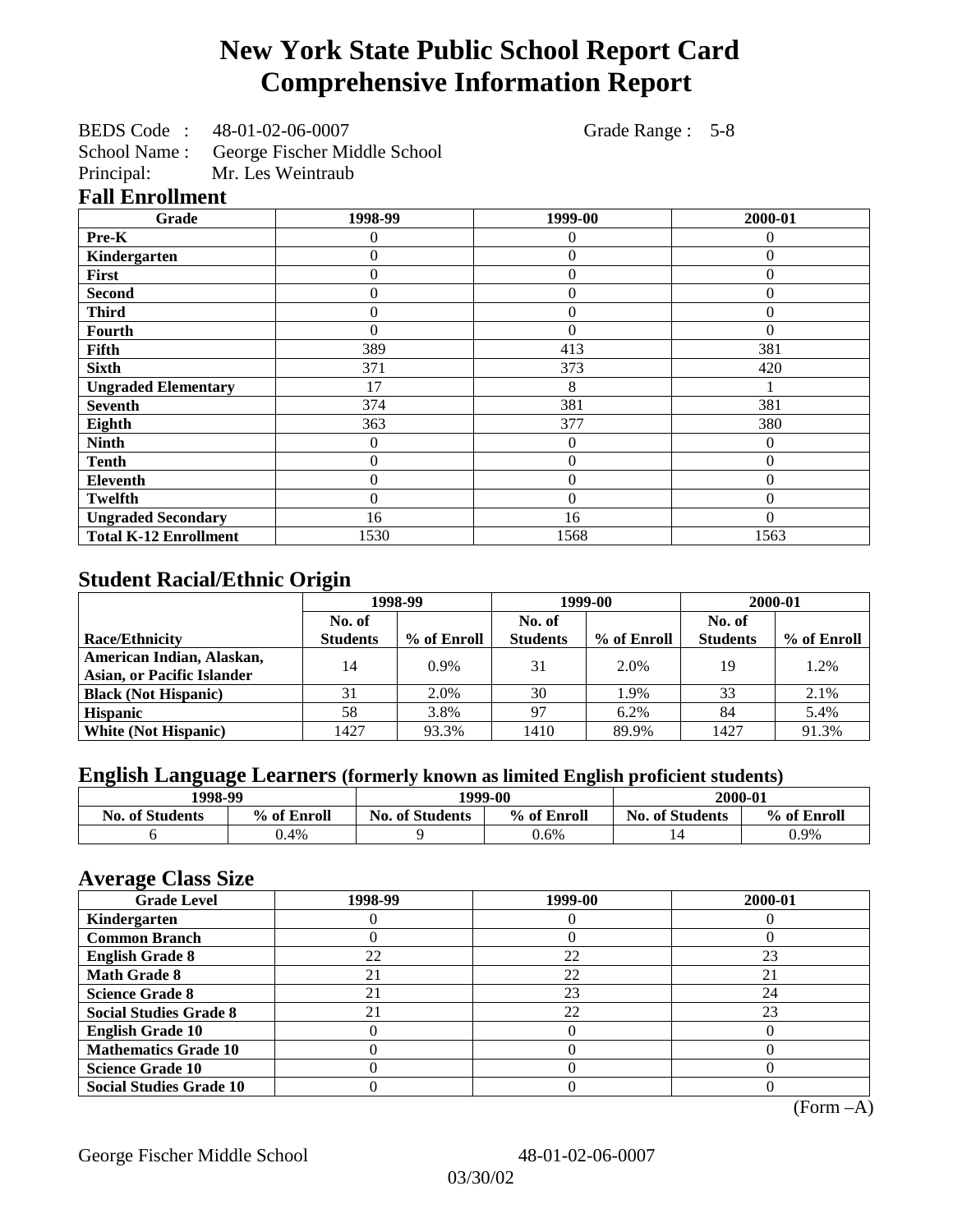## **District Need to Resource Capacity Category**

| <b>N/RC Category</b> | <b>Description</b>                                                  |
|----------------------|---------------------------------------------------------------------|
|                      | This is a school district with average student needs in relation to |
|                      | district resource capacity.                                         |

#### **Similar School Group and Description**

| <b>Similar School Group</b> | <b>Description</b>                                                     |
|-----------------------------|------------------------------------------------------------------------|
|                             | All schools in this group are middle level schools in school districts |
|                             | with average student needs in relation to district resource capacity.  |
|                             | The schools in this group are in the lower range of student needs for  |
|                             | middle level schools in these districts.                               |

**All schools within the same N/RC category are divided into three similar groups defined by the percentage of students in the school who are eligible for the free lunch program and/or who are English Language Learners (formerly known as Limited English proficient).**

#### **Attendance and Suspension**

|                               |                 | 1997-98 |                 | 1998-99 | 1999-00         |         |
|-------------------------------|-----------------|---------|-----------------|---------|-----------------|---------|
|                               | No. of          | $%$ of  |                 | $%$ of  | No. of          | $%$ of  |
|                               | <b>Students</b> | Enroll. | <b>Students</b> | Enroll. | <b>Students</b> | Enroll. |
| <b>Annual Attendance Rate</b> |                 | 95.2%   |                 | 98.0%   |                 | 95.0%   |
| <b>Student Suspensions</b>    | 50              | 3.4%    | 46              | 3.0%    | 81              | 5.2%    |

### **Student Socioeconomic and Stability Indicators (Percent of Enrollment)**

|                          | 1998-99    | 1999-00 | 2000-01 |
|--------------------------|------------|---------|---------|
| <b>Free Lunch</b>        | 5.7%       | 5.2%    | 3.6%    |
| <b>Reduced Lunch</b>     | 2.2%       | 2.4%    | 3.5%    |
| <b>Public Assistance</b> | $1 - 10\%$ | 1-10%   | 1-10%   |
| <b>Student Stability</b> | 91-100%    | 97%     | 96%     |

#### **Staff Counts**

| <b>Staff</b>                            | 2000-01 |
|-----------------------------------------|---------|
| <b>Total Teachers</b>                   | 108     |
| <b>Total Other Professional Staff</b>   | 15      |
| <b>Total Paraprofessionals</b>          |         |
| <b>Teaching out of Certification *</b>  |         |
| <b>Teachers with Temporary Licenses</b> |         |

\*Teaching out of certification more than on an incidental basis.

(Form –B)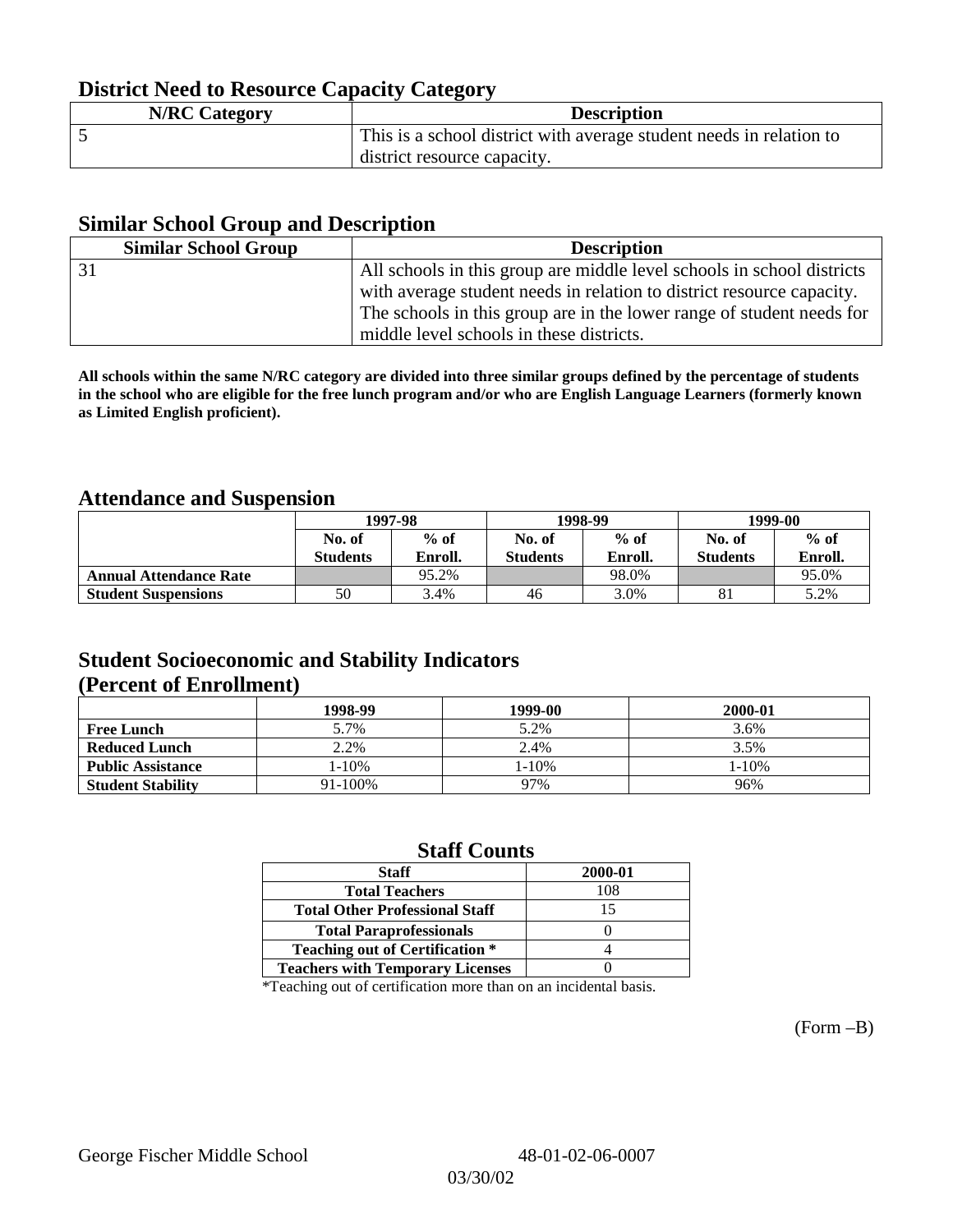# **Second Language Proficiency Examinations**

|                |            | 1998-99   |                   | 1999-00   | 2000-01    |           |  |
|----------------|------------|-----------|-------------------|-----------|------------|-----------|--|
| <b>Test</b>    | No. Tested | % Passing | <b>No. Tested</b> | % Passing | No. Tested | % Passing |  |
| French         |            | 0%        |                   | 0%        | 24         | 100%      |  |
| <b>German</b>  |            | 0%        |                   | 0%        |            | 0%        |  |
| <b>Italian</b> |            | 0%        |                   | 0%        | 56         | 98%       |  |
| Latin          |            | 0%        |                   | 0%        |            | 0%        |  |
| <b>Spanish</b> |            | 0%        |                   | 0%        | 181        | 99%       |  |

#### **General Education Students**

#### **Students with Disabilities**

|                | 1998-99    |           |                   | 1999-00   | 2000-01           |           |  |
|----------------|------------|-----------|-------------------|-----------|-------------------|-----------|--|
| <b>Test</b>    | No. Tested | % Passing | <b>No. Tested</b> | % Passing | <b>No. Tested</b> | % Passing |  |
| French         | NA         | <b>NA</b> |                   | 0%        |                   | 0%        |  |
| <b>German</b>  | <b>NA</b>  | NA        |                   | 0%        |                   | 0%        |  |
| <b>Italian</b> | <b>NA</b>  | NA        |                   | 0%        |                   | 0%        |  |
| Latin          | <b>NA</b>  | NA        |                   | 0%        |                   | 0%        |  |
| <b>Spanish</b> | <b>NA</b>  | NA        |                   | 0%        |                   | 0%        |  |

**School reports contain data for students with disabilities for the 1999-00 and 2000-01 school years only because of changes in data collection procedures; 1998-99 data do not appear. District reports contain data for all students with disabilities enrolled in the district for the 1998-99, 1999-00 and 2000-01 school years.**

 $(Form - D)$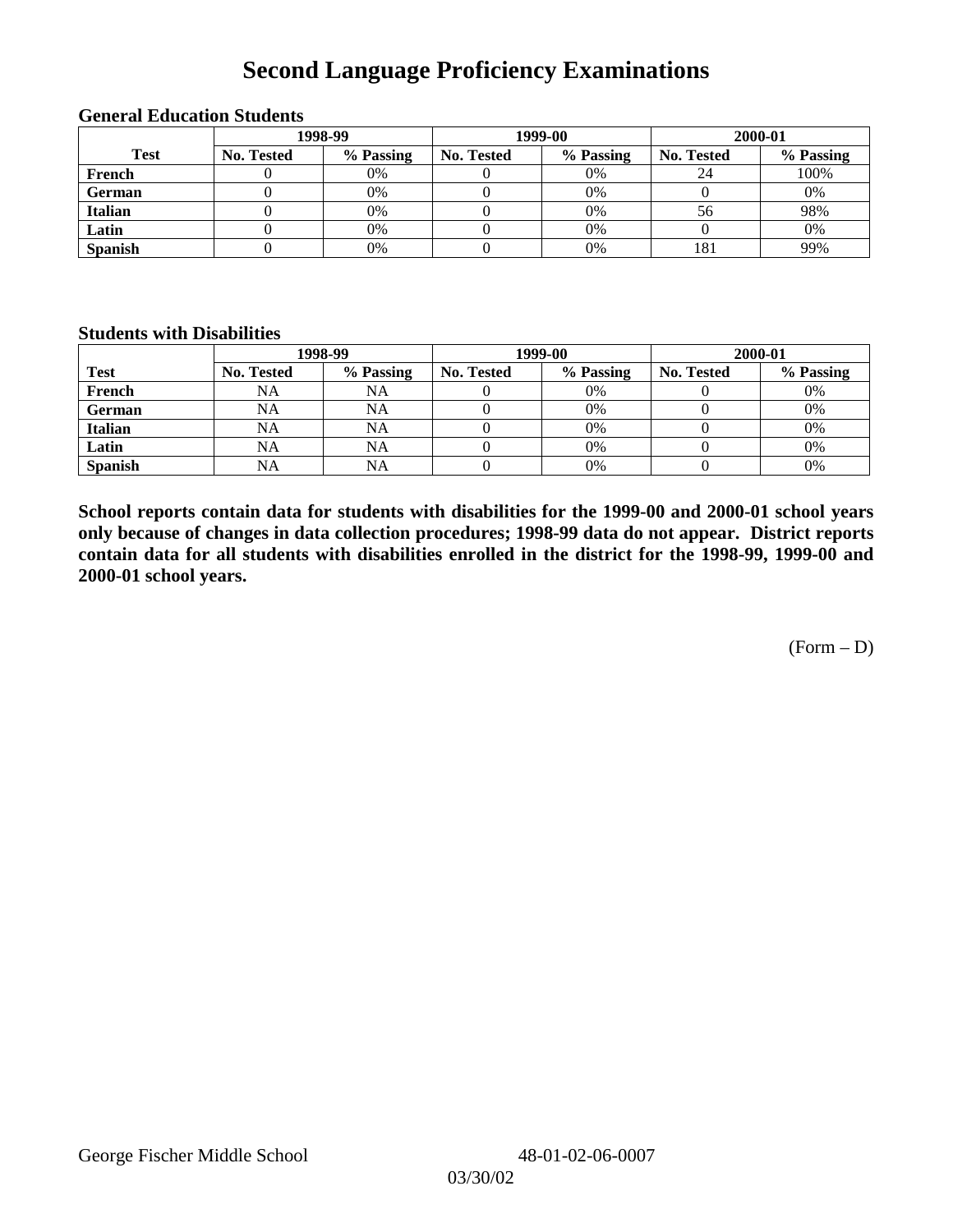# **Regents Examinations**

|                                                                                             | <b>All Students</b> |                                                        |                  | <b>Students with Disabilities</b> |                           |                  |  |  |
|---------------------------------------------------------------------------------------------|---------------------|--------------------------------------------------------|------------------|-----------------------------------|---------------------------|------------------|--|--|
|                                                                                             | 1999                | 2000                                                   | 2001             | 1999                              | 2000                      | 2001             |  |  |
|                                                                                             |                     | <b>Comprehensive English</b>                           |                  |                                   |                           |                  |  |  |
| Number Tested                                                                               | $\theta$            | $\Omega$                                               | $\boldsymbol{0}$ | $\Omega$                          | $\Omega$                  | $\mathbf{0}$     |  |  |
| Number scoring $55 \overline{\text{to } 100}$                                               | $\mathbf{0}$        | $\mathbf{0}$                                           | $\Omega$         | $\Omega$                          | $\Omega$                  | $\Omega$         |  |  |
| Number scoring 65 to 100                                                                    | $\overline{0}$      | $\overline{0}$                                         | $\overline{0}$   | $\overline{0}$                    | $\overline{0}$            | $\overline{0}$   |  |  |
| Number scoring 85 to 100                                                                    | $\overline{0}$      | $\overline{0}$                                         | $\Omega$         | $\overline{0}$                    | $\overline{0}$            | $\overline{0}$   |  |  |
| Percentage of Tested Scoring 55-100                                                         | 0%                  | 0%                                                     | 0%               | 0%                                | 0%                        | 0%               |  |  |
| Percentage of Tested Scoring 65-100                                                         | 0%                  | 0%                                                     | 0%               | 0%                                | 0%                        | 0%               |  |  |
| Percentage of Tested Scoring 85-100                                                         | 0%                  | 0%                                                     | 0%               | 0%                                | 0%                        | 0%               |  |  |
|                                                                                             |                     | Math I                                                 |                  |                                   |                           |                  |  |  |
| Number Tested<br>$\mathbf{0}$<br>92<br>88<br>$\overline{0}$<br>$\mathbf{0}$<br>$\mathbf{0}$ |                     |                                                        |                  |                                   |                           |                  |  |  |
| Number scoring 55 to 100                                                                    | $\overline{0}$      | $\overline{92}$                                        | 88               | $\overline{0}$                    | $\overline{0}$            | $\boldsymbol{0}$ |  |  |
| Number scoring 65 to 100                                                                    | $\boldsymbol{0}$    | 92                                                     | 86               | $\mathbf{0}$                      | $\mathbf{0}$              | $\mathbf{0}$     |  |  |
| Number scoring 85 to 100                                                                    | $\overline{0}$      | 90                                                     | 67               | $\overline{0}$                    | $\overline{0}$            | $\overline{0}$   |  |  |
| Percentage of Tested Scoring 55-100                                                         | 0%                  | 100%                                                   | 100%             | 0%                                | 0%                        | 0%               |  |  |
| Percentage of Tested Scoring 65-100                                                         | 0%                  | 100%                                                   | 98%              | 0%                                | 0%                        | 0%               |  |  |
| Percentage of Tested Scoring 85-100                                                         | 0%                  | 98%                                                    | 76%              | 0%                                | 0%                        | 0%               |  |  |
|                                                                                             |                     | Math A                                                 |                  |                                   |                           |                  |  |  |
| Number Tested                                                                               | $\boldsymbol{0}$    | 1                                                      | $\boldsymbol{0}$ | $\boldsymbol{0}$                  | 1                         | $\boldsymbol{0}$ |  |  |
| Number scoring $5\overline{5}$ to $100$                                                     | $\mathbf{0}$        | $\#$                                                   | $\overline{0}$   | $\overline{0}$                    | $\#$                      | $\mathbf{0}$     |  |  |
| Number scoring 65 to 100                                                                    | $\mathbf{0}$        | $\overline{\#}$                                        | $\overline{0}$   | $\overline{0}$                    | $\#$                      | $\mathbf{0}$     |  |  |
| Number scoring 85 to 100                                                                    | $\overline{0}$      | $\overline{+}$                                         | $\overline{0}$   | $\overline{0}$                    | $\overline{\overline{t}}$ | $\mathbf{0}$     |  |  |
| Percentage of Tested Scoring 55-100                                                         | 0%                  | $\overline{\#}$                                        | 0%               | 0%                                | #                         | 0%               |  |  |
| Percentage of Tested Scoring 65-100                                                         | 0%                  | $\overline{\#}$                                        | 0%               | 0%                                | $\overline{\overline{}}$  | 0%               |  |  |
| Percentage of Tested Scoring 85-100                                                         | 0%                  | $\overline{+}$                                         | 0%               | $0\%$                             | #                         | 0%               |  |  |
|                                                                                             |                     | <b>Global Studies (last administered January 2000)</b> |                  |                                   |                           |                  |  |  |
| Number Tested                                                                               | $\boldsymbol{0}$    | 0                                                      |                  | $\mathbf{0}$                      | $\boldsymbol{0}$          |                  |  |  |
| Number scoring 55 to 100                                                                    | $\mathbf{0}$        | $\overline{0}$                                         |                  | $\overline{0}$                    | $\overline{0}$            |                  |  |  |
| Number scoring 65 to 100                                                                    | $\overline{0}$      | $\overline{0}$                                         |                  | $\overline{0}$                    | $\overline{0}$            |                  |  |  |
| Number scoring 85 to 100                                                                    | $\overline{0}$      | $\overline{0}$                                         |                  | $\overline{0}$                    | $\overline{0}$            |                  |  |  |
| Percentage of Tested Scoring 55-100                                                         | 0%                  | 0%                                                     |                  | 0%                                | 0%                        |                  |  |  |
| Percentage of Tested Scoring 65-100                                                         | 0%                  | 0%                                                     |                  | 0%                                | 0%                        |                  |  |  |
| Percentage of Tested Scoring 85-100                                                         | 0%                  | 0%                                                     |                  | 0%                                | 0%                        |                  |  |  |
| Global History and Geography (first administered June 2000)                                 |                     |                                                        |                  |                                   |                           |                  |  |  |
| Number Tested                                                                               |                     | $\theta$                                               | $\overline{0}$   |                                   | $\theta$                  | $\mathbf{0}$     |  |  |
| Number scoring 55 to 100                                                                    |                     | $\boldsymbol{0}$                                       | $\overline{0}$   |                                   | $\mathbf{0}$              | $\mathbf{0}$     |  |  |
| Number scoring 65 to 100                                                                    |                     | $\overline{0}$                                         | $\overline{0}$   |                                   | $\overline{0}$            | $\boldsymbol{0}$ |  |  |
| Number scoring 85 to 100                                                                    |                     | $\overline{0}$                                         | $\overline{0}$   |                                   | $\overline{0}$            | $\Omega$         |  |  |
| Percentage of Tested Scoring 55-100                                                         |                     | 0%                                                     | 0%               |                                   | 0%                        | 0%               |  |  |
| Percentage of Tested Scoring 65-100                                                         |                     | 0%                                                     | 0%               |                                   | $0\%$                     | $0\%$            |  |  |
| Percentage of Tested Scoring 85-100                                                         |                     | 0%                                                     | 0%               |                                   | 0%                        | 0%               |  |  |

 $(Form - G)$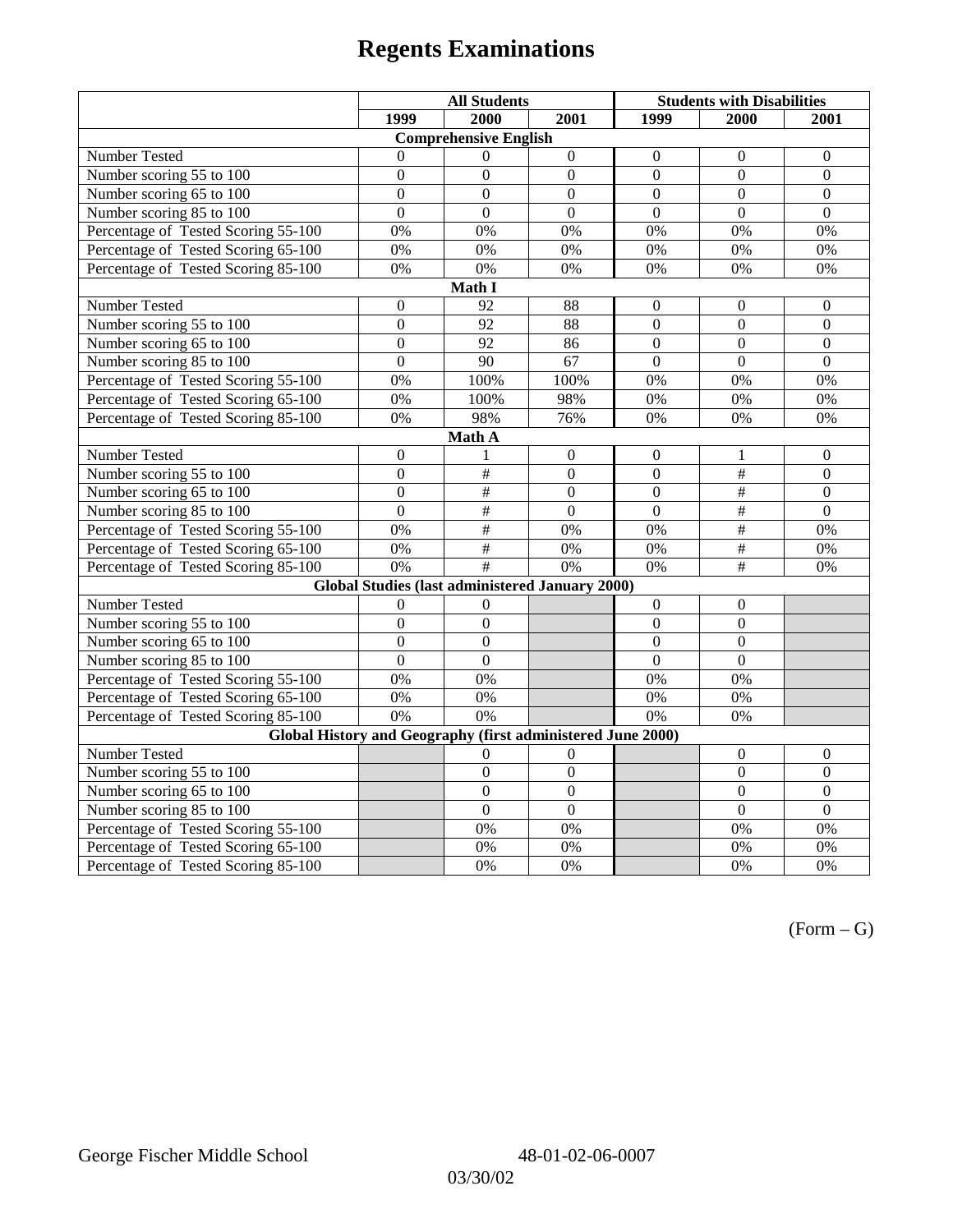# **Average Grade Enrollment**

#### **All Students**

| Year | Grade 9<br><b>Enrollment</b><br>(June) | Grade 10<br><b>Enrollment</b><br>(June) | Grade 11<br><b>Enrollment</b><br>(June) | Grade 12<br><b>Enrollment</b><br>(June) | $AGE^*$ |
|------|----------------------------------------|-----------------------------------------|-----------------------------------------|-----------------------------------------|---------|
| 1999 |                                        |                                         |                                         |                                         |         |
| 2000 |                                        |                                         |                                         |                                         | 372     |
| 2001 |                                        |                                         |                                         |                                         | 389     |

\* In schools with no grade 9 - 12 enrollment, AGE is the grade 8 enrollment

#### **Students with Disabilities**

| Year | Grade 9<br><b>Enrollment</b><br>(June) | Grade 10<br><b>Enrollment</b><br>(June) | Grade 11<br><b>Enrollment</b><br>(June) | Grade 12<br><b>Enrollment</b><br>(June) | $AGE^*$ |
|------|----------------------------------------|-----------------------------------------|-----------------------------------------|-----------------------------------------|---------|
| 1999 |                                        |                                         |                                         |                                         |         |
| 2000 |                                        |                                         |                                         |                                         |         |
| 2001 |                                        |                                         |                                         |                                         | 51      |

\* In schools with no grade 9 - 12 enrollment, AGE is the grade 8 enrollment

(Form – I)